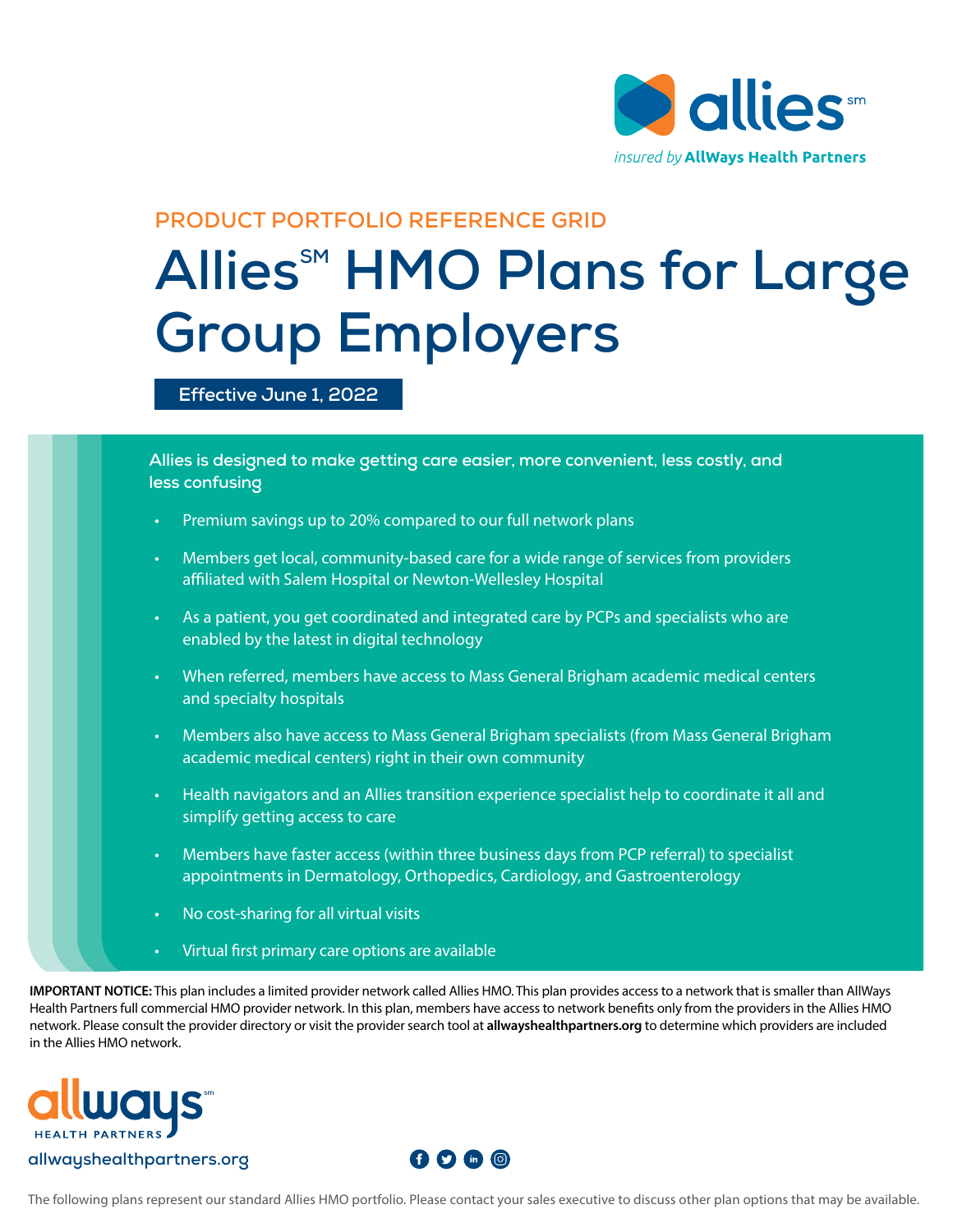**Effective June 1, 2022**

# **Allies HMO Plans**

(D) = Deductible applies.

Cost sharing for medical, behavioral health, and pharmacy applies to the out-of-pocket maximum.

| All plans meet Medicare Part D creditable coverage requirements.<br>All plans meet minimum creditable coverage requirements. |                                                   |                                                                       |                                                                                 | <b>OUTPATIENT</b>               |                                                               |                                         |                        | <b>INPATIENT</b>             |                                                                                                                           | <b>MENTAL HEALTH &amp;</b><br><b>SUBSTANCE USE (MH/SU)</b>        |                                         |
|------------------------------------------------------------------------------------------------------------------------------|---------------------------------------------------|-----------------------------------------------------------------------|---------------------------------------------------------------------------------|---------------------------------|---------------------------------------------------------------|-----------------------------------------|------------------------|------------------------------|---------------------------------------------------------------------------------------------------------------------------|-------------------------------------------------------------------|-----------------------------------------|
| Allies HMO plans                                                                                                             | Deductible (D)<br>Individual/Family<br>(embedded) | <b>Out-of-Pocket</b><br>Maximum Individua<br><b>Family (embedded)</b> | Telemedicine<br>(Virtual Visit)<br>with PCP, SPEC,<br>On Demand or<br>for MH/SU | Office Visit PCP/<br>Specialist | <b>Emergency Room</b><br>(copayment<br>waived if<br>admitted) | Diagnostic<br>Imaging,<br>X-Ray and Lab | High-tech<br>Radiology | Outpatient<br><b>Surgery</b> | <b>Inpatient Medical,</b><br>SNF (100 days/<br>benefit period) and<br>Rehab (60 days/<br>benefit period) per<br>admission | Outpatient<br><b>MH/SU visits</b><br>including Rehab<br>and Detox | <b>Inpatient MH/SU</b><br>per admission |
| Allies HMO 1000 with Care Complement                                                                                         | \$1,000/\$2,000                                   | \$4,000/\$8,000                                                       | \$0                                                                             | \$20/\$20                       | \$250                                                         | (D)                                     | (D)                    | (D)                          | (D)                                                                                                                       | \$20                                                              | (D)                                     |
| Allies HMO 2000 with Care Complement                                                                                         | \$2,000/\$4,000                                   | \$4,500/\$9,000                                                       | \$0                                                                             | \$25/\$25                       | \$250                                                         | (D)                                     | (D)                    | (D)                          | (D)                                                                                                                       | \$25                                                              | (D)                                     |
| Allies HMO 3000 with Care Complement                                                                                         | \$3,000/\$6,000                                   | \$7,000/\$14,000                                                      | \$0                                                                             | \$25/\$40                       | $(D)$ \$300                                                   | (D)                                     | (D)                    | (D)                          | (D)                                                                                                                       | \$25                                                              | (D)                                     |

|                                                                   | <b>FlexRx<sup>**</sup> PHARMACY OPTIONS</b>                                  |                                                                               |                                                                            |  |  |  |  |
|-------------------------------------------------------------------|------------------------------------------------------------------------------|-------------------------------------------------------------------------------|----------------------------------------------------------------------------|--|--|--|--|
| <b>OPTION A</b>                                                   | <b>OPTION B</b>                                                              | <b>OPTION C</b>                                                               | <b>OPTION D</b>                                                            |  |  |  |  |
| Cost-sharing by tiers for a 30-day supply:<br>\$5/\$15/\$35/\$60/ | Cost-sharing by tiers for a 30-day supply:<br>\$5/\$20/\$40/\$65/\$100/\$150 | Cost-sharing by tiers for a 30-day supply:<br>\$5/\$25/\$50/\$100/\$150/\$200 | Cost-sharing by tiers for a 30-day supply:<br>\$5/\$15/\$30/\$50/\$30/\$50 |  |  |  |  |
| 10% up to \$200 per script max/<br>20% up to \$250 per script max | 90-day supply: \$10/\$40/\$80/\$195                                          | 90-day supply: \$10/\$50/\$100/\$300                                          | 90-day supply: \$10/\$30/\$60/\$150                                        |  |  |  |  |
| 90-day supply: \$10/\$30/\$70/\$180                               |                                                                              |                                                                               |                                                                            |  |  |  |  |

#### **OPTION E**

Cost-sharing by tiers for a 30-day supply: \$5/\$20/\$40/\$65/\$40/\$65

90-day supply: \$10/\$40/\$80/\$195